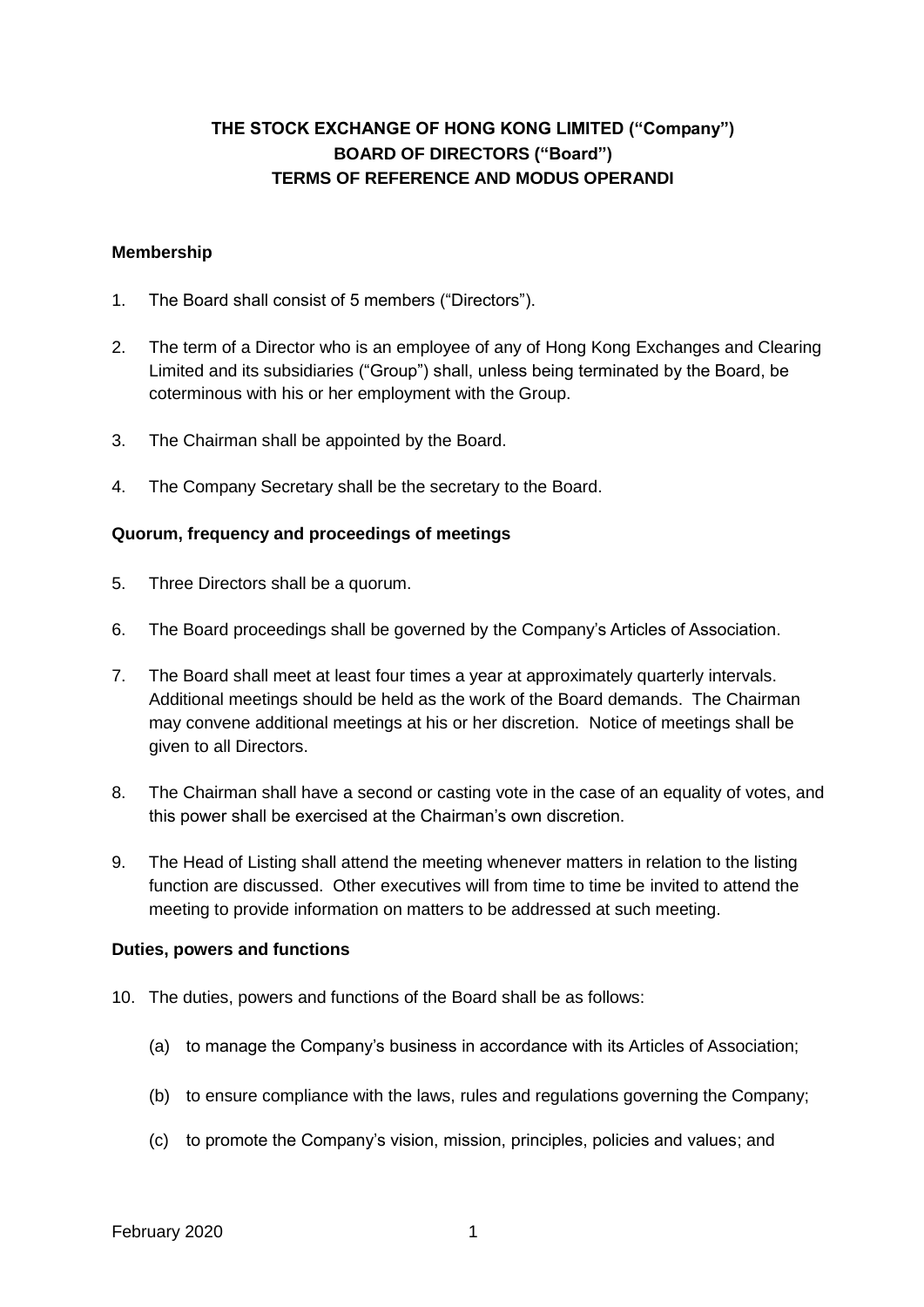- (d) without prejudice to the generality of the foregoing:
	- i. to oversee and enhance the Company's development, and to monitor its strategic and annual operating plan as well as the financial budget;
	- ii. to be responsible for the preparation and the true and fair presentation of the financial statements in accordance with the prevailing accounting standards and laws, to approve the financial statements and to liaise with the Group's external auditor;
	- iii. to consider and, if appropriate, declare or recommend to shareholders on appropriation of profit, payment of dividend and allocation to reserve account;
	- iv. to make and approve amendments to the Rules Governing the Listing of Securities on The Stock Exchange of Hong Kong Limited and the Rules Governing the Listing of Securities on GEM of The Stock Exchange of Hong Kong Limited (collectively, "Listing Rules") for the approval of the Securities and Futures Commission ("SFC");
	- v. to make rules for the proper regulation and efficient operation of the stock market which the Company operates, for the regulation of its exchange participants and holders of trading rights as well for the establishment and maintenance of compensation arrangements for the investing public;
	- vi. to make and approve amendments to the Company's rules, regulations and operational procedures (collectively, "Rules") for the approval of the SFC, and to interpret and supervise compliance with the Rules;
	- vii. to ensure that the operation of the Company's facilities is in accordance with the Rules as approved by the SFC;
	- viii. to formulate and implement appropriate procedures for ensuring that its exchange participants comply with the Company's Rules;
	- ix. to form any committee(s) or panel(s), appoint members thereto, delegate at any time and from time to time to any person or committee(s) or panel(s), any of its powers and functions conferred on it hereunder, review and approve the reports of the committee(s) and panel(s), and review the performance and revise the composition and terms of reference as appropriate of the committee(s) and panel(s);
	- x. to consider and approve the appointment of members to the Listing Committee, the Listing Review Committee, the GEM Listing Committee, the GEM Listing Review Committee and any other committees related to the listing function as established from time to time;